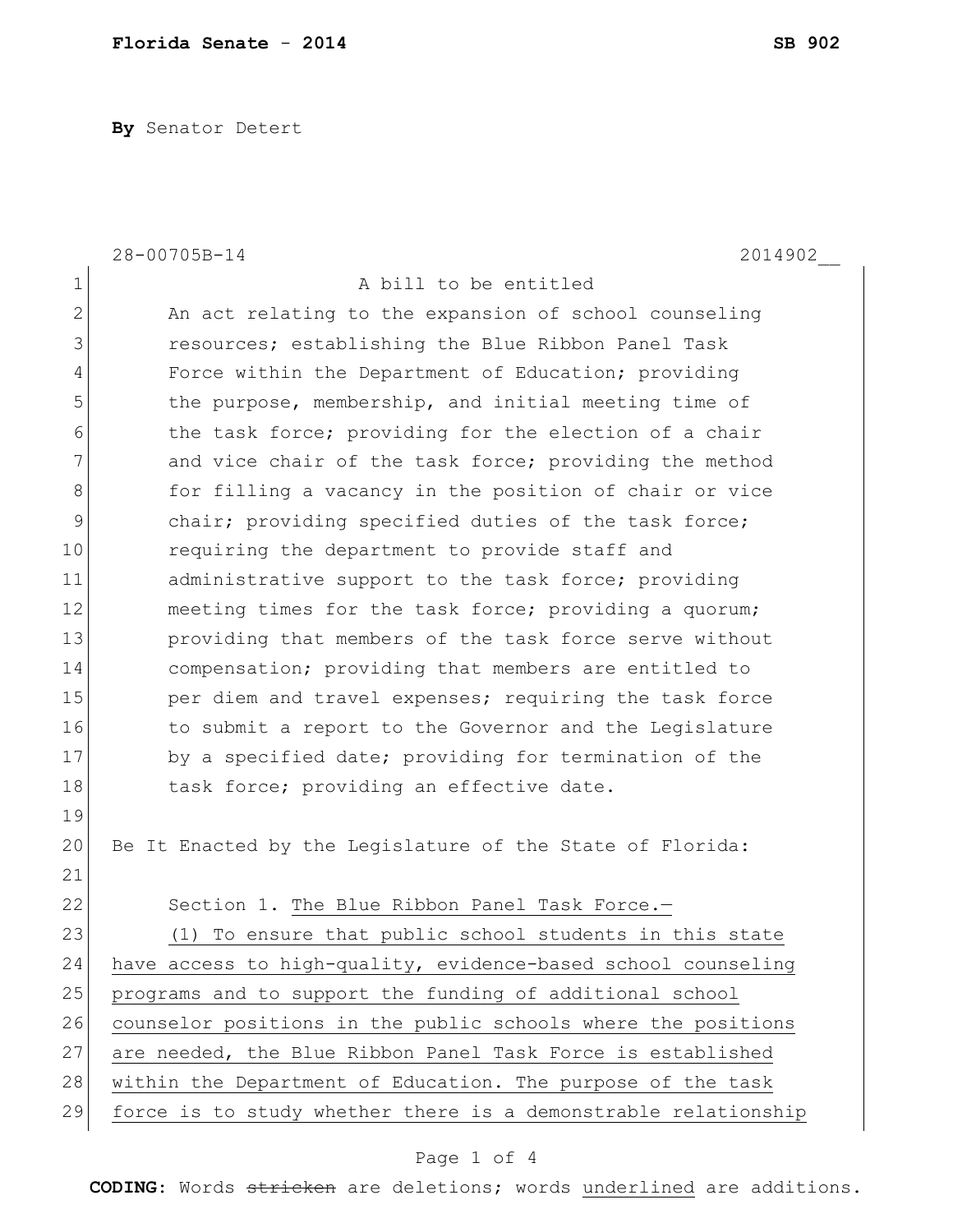|    | 28-00705B-14<br>2014902                                          |
|----|------------------------------------------------------------------|
| 30 | between expanding counseling resources in public schools and     |
| 31 | early detection of mental health issues in students, improved    |
| 32 | academic performance and student attendance, higher graduation   |
| 33 | rates, and decreased behavioral disruptions on the part of       |
| 34 | students. The task force shall comply with the requirements of   |
| 35 | s. 20.052, Florida Statutes, except as otherwise provided in     |
| 36 | this section.                                                    |
| 37 | (2) The task force is comprised of the following eight           |
| 38 | members:                                                         |
| 39 | (a) A member from one of the regional workforce boards from      |
| 40 | Workforce Florida, Inc., appointed by the Governor.              |
| 41 | (b) A principal, or the principal's designee, of a public        |
| 42 | school that received the Recognized-ASCA-Model-Program (RAMP)    |
| 43 | designation from the American School Counselor Association       |
| 44 | (ASCA), appointed by the Commissioner of Education.              |
| 45 | (c) A member of a parent-teacher organization or parent-         |
| 46 | teacher association in this state, appointed by the Commissioner |
| 47 | of Education.                                                    |
| 48 | (d) The chair of the board of directors of the Florida           |
| 49 | School Counselor Association, or his or her designee.            |
| 50 | (e) The chair of the board of directors of the American          |
| 51 | School Counselor Association, or his or her designee.            |
| 52 | (f) A school administrator in this state, appointed by the       |
| 53 | Commissioner of Education.                                       |
| 54 | (g) A member of the Senate, appointed by the President of        |
| 55 | the Senate.                                                      |
| 56 | (h) A member of the House of Representatives, appointed by       |
| 57 | the Speaker of the House of Representatives.                     |
| 58 | (3) The appointments to the task force must be completed by      |
|    |                                                                  |

## Page 2 of 4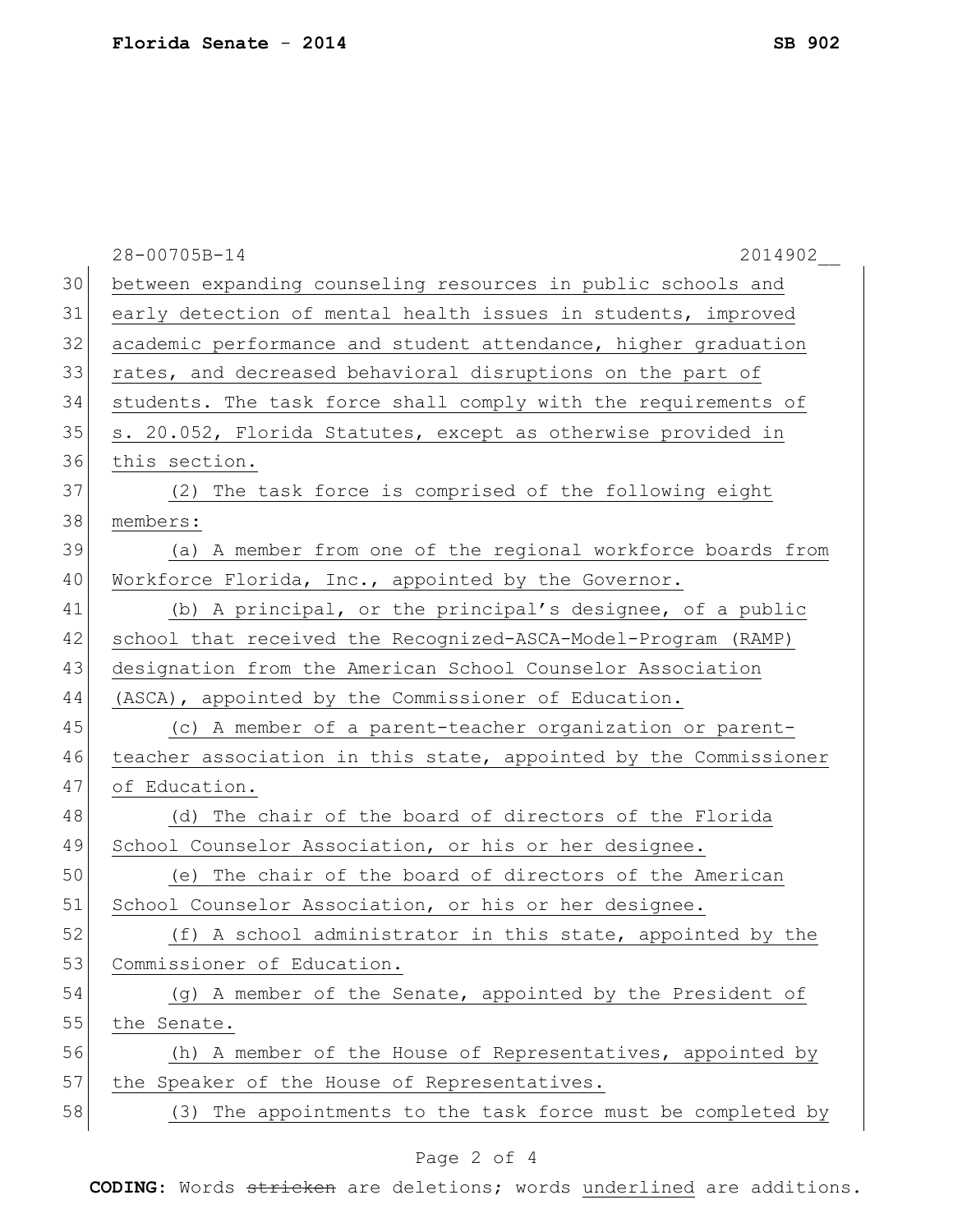|    | 28-00705B-14<br>2014902                                          |
|----|------------------------------------------------------------------|
| 59 | August 1, 2014. The task force shall hold its initial meeting by |
| 60 | October 1, 2014, and elect a chair and a vice chair. A vacancy   |
| 61 | in the office of chair or vice chair shall be filled by a vote   |
| 62 | of the remaining members.                                        |
| 63 | (4) The task force shall:                                        |
| 64 | (a) Study whether increasing the number of certified school      |
| 65 | counselors in the public schools is demonstrably beneficial to   |
| 66 | students and recommend a methodology for assessing the impact of |
| 67 | such increased staffing.                                         |
| 68 | (b) Review and recommend updates to the Florida's School         |
| 69 | Counseling and Guidance Framework for the enhancement of         |
| 70 | district-level leadership and support.                           |
| 71 | (c) Recommend a grant process to assist in the funding of        |
| 72 | additional school counselor positions where the positions are    |
| 73 | needed.                                                          |
| 74 | The Department of Education shall provide staff and<br>(5)       |
| 75 | administrative support to the task force.                        |
| 76 | (6) The task force shall meet quarterly and at other times       |
| 77 | at the call of the chair or as determined by a majority of task  |
| 78 | force members.                                                   |
| 79 | (7) Five members of the task force constitute a quorum, and      |
| 80 | an affirmative vote of a majority of the members present is      |
| 81 | required for final action.                                       |
| 82 | (8) Members of the task force shall serve without                |
| 83 | compensation. Members are entitled to reimbursement for per diem |
| 84 | and travel expenses as provided in s. 112.061, Florida Statutes. |
| 85 | (9) (a) By December 15, 2016, the task force shall submit a      |
| 86 | report to the Governor, the President of the Senate, and the     |
| 87 | Speaker of the House of Representatives which states the task    |

## Page 3 of 4